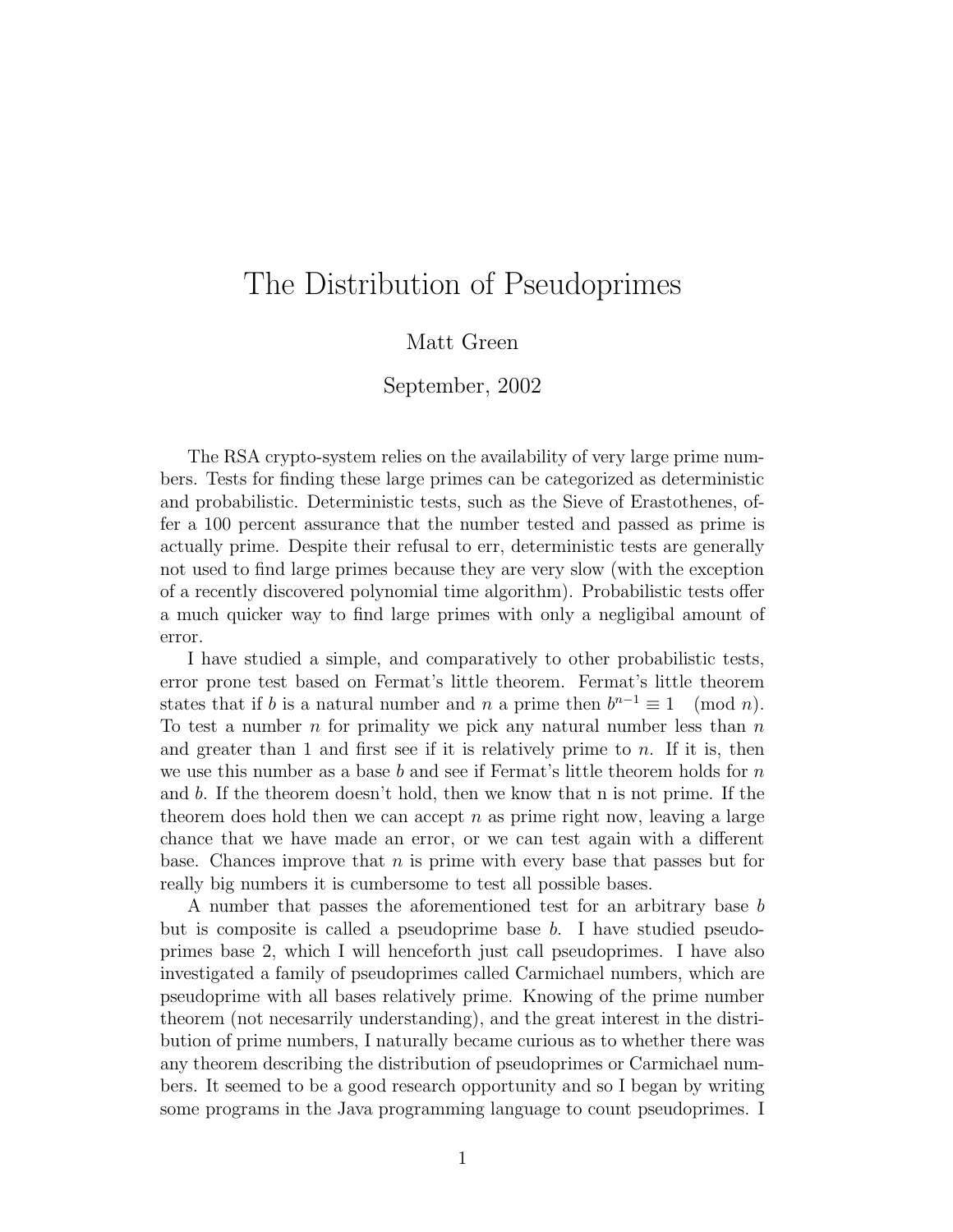also began writing a program to count Carmichael numbers, which is more computationally intensive. My counts would then serve to give me some approximations on the density of pseudoprimes and Carmichael numbers up to an arbitrary upper bound.

The results of my programs were accurate but lacked the range I needed in order to make any reasonable estimate on pseudoprime density. My limitations mostly came in the form of a lack of computer memory. I looked around on the internet and eventually came across a reference to a paper on Carmichael numbers, and I was later able to obtain this paper thanks to Professor McCallum. This paper contained pseudoprime counts and Carmichael number counts up to  $10^{16}$  where as I was only able to achieve counts up to  $10^{11}$ . This motivated me to stop trying to expand my programs and instead focus on theory, which was an appealing prospect.

I eventually came across a paper written by Carl Pomerance entitled "On the Distribution of Pseudoprimes". Here was the argument I had been looking for. In this paper I will define terms and prove theorems needed to understand Pomerance's argument and will then follow his argument closely, giving supplementary explanation along the way.

First, the smallest integer x such that  $b^x \equiv 1 \pmod{n}$  is called the order of b modulo n. In Pomerance's paper, he will represent the order of 2 modulo m with  $l_2(m)$ .

A useful generalization of Fermat's little theorem, called Euler's theorem, states that for relatively prime integers b and n,  $b^{\phi(n)} \equiv 1 \pmod{n}$ , where  $\phi(n)$  is the Euler phi function. The phi function counts the number of numbers less than  $n$  that are relatively prime to n. A proof of this theorem was given in our project proposal but I'd like to revise it so I will do it again here.

The multiplicative group modulo n,  $Z/n^x$  has  $\phi(n)$  elements all relatively prime to  $n$ . It is important to know that if  $p$  is prime, then there exists an element b in the multiplicative group  $Z/p^x$  with an order of  $p-1$ . The element b is called a generator of the group  $Z/p^x$  or a primitive root of p. In fact for any number of the form  $p^a$  where p is prime and a is any positive integer, there is a primitive root for  $p^a$ .

Proof: By the fundamental theorem of arithmetic,  $p-1$  can be expressed as a unique product of primes, say  $p-1 = q_1^{a_1} q_2^{a_2} q_3^{a_3} \cdots$ . If a has order s modulo p and b has order t modulo p, then if  $gcd(s, t) = 1$ , the order of ab is st. If we prove that there exist numbers  $x_1, x_2, \ldots$  such that the order of  $x_i$ is  $q_i^{a_i}$  modulo p, then  $\prod_{i=1} x_i$  will have order  $p-1$  modulo p. We know that  $x^{p-1} - 1 \equiv 0 \pmod{p}$  has exactly  $p-1$  solutions, all the naturals from 0 to  $p-1$ . So since if  $d|p-1$ , then  $x^{p-1}-1 = (x^d-1)(x^{p-1-d}+x^{p-2-d}+\cdots+x+1)$ , we can write the previous congruence relation as  $(x^d - 1)(x^{p-1-d} + x^{p-2-d} +$  $\cdots + x + 1 \equiv 0 \pmod{p}$ . Using induction, it can easily be proven that an n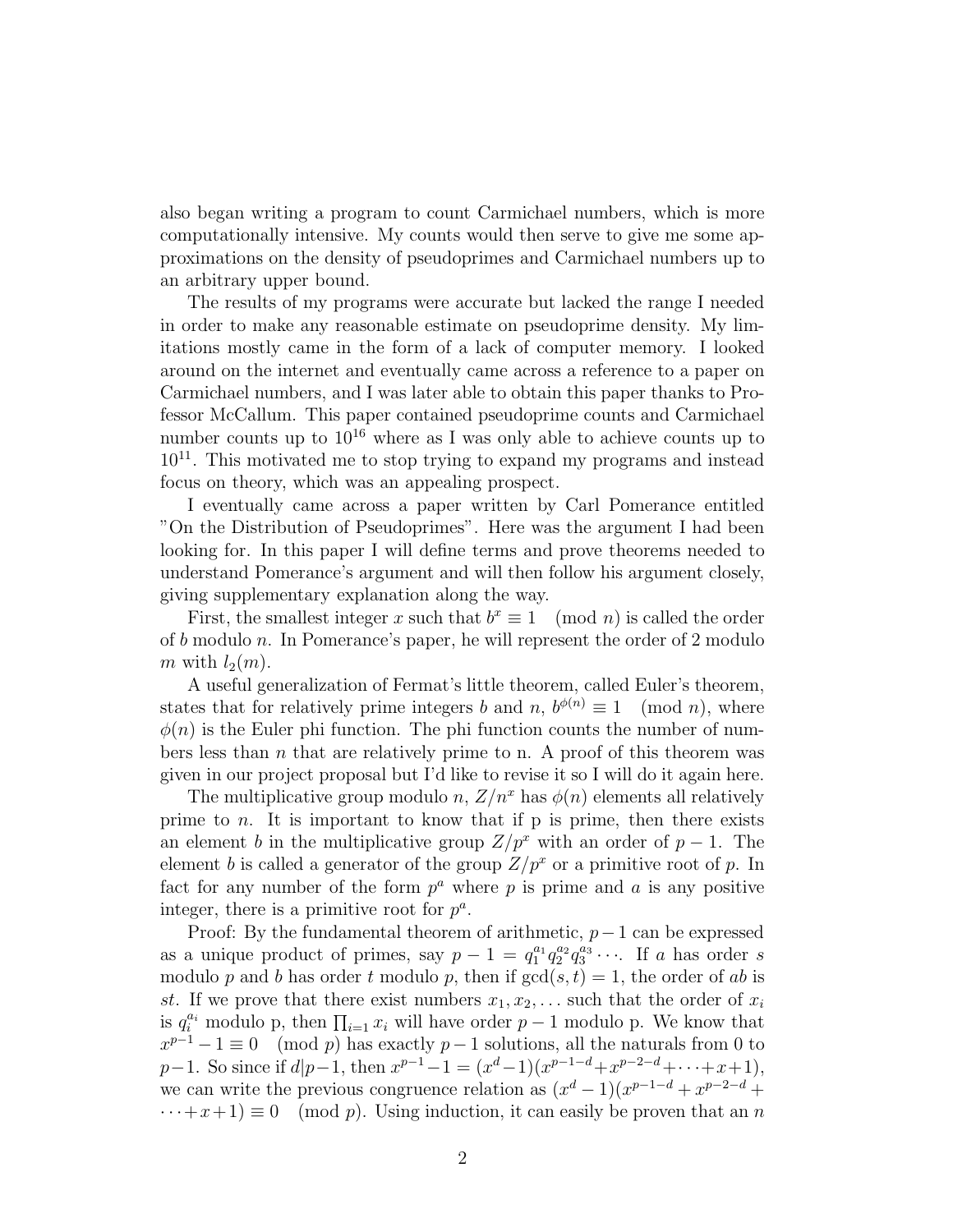degree polynomial has at most n solutions modulo a prime p. So  $x^d - 1$  has at most d solutions modulo p and  $x^{p-1-d} + \cdots + x + 1$  has at most  $p-1-d$ solutions modulo p, but since  $x^{p-1} - 1$  has exactly  $p - 1$  solutions modulo p,  $x^d$  – 1must have exactly d solutions modulo p and  $x^{p-1-d} + \cdots + x + 1$  must have exactly  $p-1-d$  solutions modulo p. Therefore if  $d|p-1$  then  $x^d-1$  has exactly d solutions. Now we want  $q_i^{a_i}$  to be the order of  $x_i$  modulo p. So we need numbers x with orders that divide  $q_i^{a_i}$  but that don't divide  $q_i^{a_i-1}$ . Since there are exactly  $q_i^{a_i}$  solutions to  $x^{q_i^{a_i}-1} \equiv 0 \pmod{p}$  and exactly  $q_i^{ai-1}$ solutions to  $x^{q_i^{a_i-1}} - 1 \equiv 0 \pmod{p}$  then there are  $q_i^{a_i} - q_i^{a_1-1}$  solutions that have order  $q_i^{a_i}$  modulo p, which just so happens to be  $\phi(q_i^{a_i})$ . Thus the number of primitive roots of a prime p is  $\phi(q_1^{a_1})\phi(q_2^{a_2})\cdots = \phi(p-1) > 1$ . This can easliy be extended to prime power by noting that  $x^{p^a-1} \equiv 1 \pmod{p^a} \equiv 1$  $\pmod{p}$  and then using the same argument as given above.

Another useful formula is called the Euler Product. It converts the Riemann zeta function from a sum over all the naturals to a product over all the primes. Here it is:

$$
\sum_{n=1}^{\infty} \frac{1}{n^s} = \prod_{n=1}^{\infty} \frac{1}{1 - \frac{1}{p_n^s}}.
$$

Proof: Let  $S = 1 + \frac{1}{2^s} + \frac{1}{3^s}$  $\frac{1}{3^s} + \cdots$  Then

$$
S - \frac{1}{2^{s}}S = (1 - \frac{1}{2^{s}})S = 1 + \frac{1}{3^{s}} + \frac{1}{5^{s}} + \cdots
$$

and

$$
(1 - \frac{1}{2^{s}})S - \frac{1}{3^{s}}(1 - \frac{1}{2^{s}})S = (1 - \frac{1}{2^{s}})(1 - \frac{1}{3^{s}})S = 1 + \frac{1}{5^{s}} + \frac{1}{7^{s}} + \cdots
$$

Continuing this process over all the prime numbers, which might take a while, we eventually get

$$
S\prod_{n=1}^{\infty}1-\frac{1}{p_n^s}=1
$$

This shows that

$$
S = \prod_{n=1}^{\infty} \frac{1}{1 - \frac{1}{p_n^s}}
$$

as needed.

Here I will give a more rigorus definition of a Carmichael number because they are just so neat. A Carmichael number  $n$  satisfies all the following critirea:

1. For a Carmichael number n, if a prime  $p|n$ , then  $p-1|n-1$ .

This follows directly from Fermat's little theorem. We know that  $b^{n-1} \equiv 1$ (mod *n*) for all bases b that are not multiples of n and since  $p|n, b^{n-1} \equiv 1$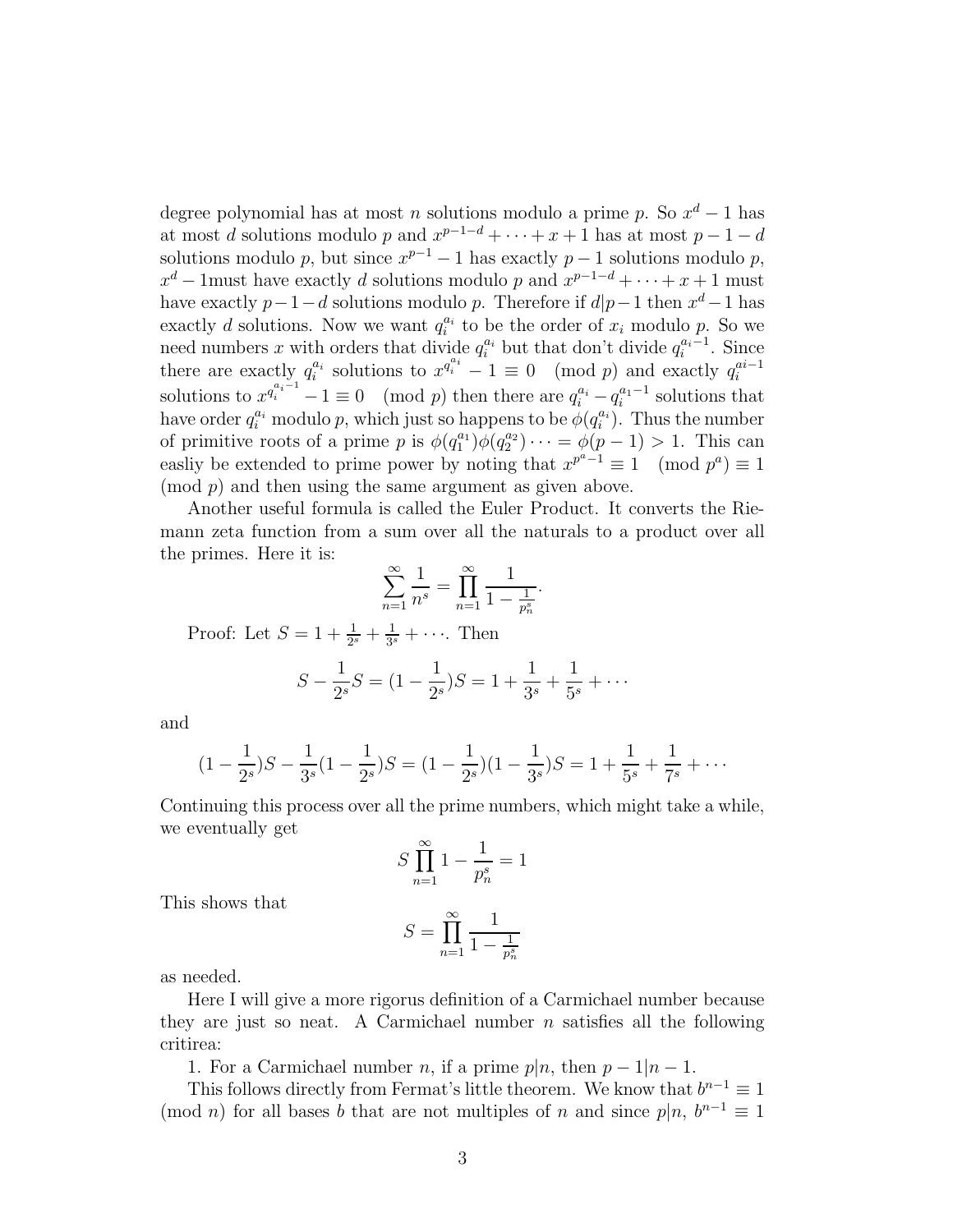(mod p). From Fermat's little theorem we have that  $b^{p-1} \equiv 1 \pmod{p}$  so the order of any base is at most  $p-1$ , and we already know that there is at least one base b with an order  $p-1$ . Therefore  $n-1$  must be a multiple of  $p-1$  for  $b^{n-1} \equiv 1 \pmod{n}$ .

2. A Carmichael number  $n$  is squarefree, that is, has no repeated prime factors.

Suppose  $p^2|n$ . Then from Fermat's little theorem we know that for b relatively prime to  $n, b^{n-1} \equiv 1 \pmod{n}$  and since  $p^2 | n, b^{n-1} \equiv 1 \pmod{p^2}$ . Now, by Euler's theorem  $b^{\phi(p^2)} \equiv 1 \pmod{p^2}$ . Recall that numbers of the form  $p^a$ , where p is prime and a is an aribitrary integer, have primitive roots, which means there is an element b of the multiplicative group modulo  $p^2$ that has an order of  $\phi(p^2)$ . Numbers less than  $p^2$  that are relatively prime to  $p^2$  are those that are not factors of p and there are  $p^2 - p$  of them, so  $\phi(p^2) = p(p-1)$ . Since *n* is a pseudoprime base *b*, the order of *b* must divide  $n-1$ , that is,  $p(p-1)|n-1$ . But this is impossible since p|n and  $n-1 \equiv -1$ (mod  $p$ ). Thus n is not pseudoprime base b and cannot be a Carmichael number. It follows that  $n$  must be squarefree.

3. A Carmichel number  $n$  has at least three prime factors.

Suppose  $n = pq$  where  $p \neq q$ . Then  $n - p = p(q - 1) \equiv 0 \pmod{q - 1}$ so  $p \equiv n \pmod{q-1}$ . Likewise,  $n - q = q(p-1) \equiv 0 \pmod{p-1}$  hence  $q \equiv n \pmod{p-1}$ . Now since  $p-1 \mid n-1$  and  $q-1 \mid n-1$ , we know that  $n \equiv 1 \pmod{p-1}$  and  $n \equiv 1 \pmod{q-1}$  so  $p \equiv 1 \pmod{q-1}$  and  $q \equiv 1 \pmod{p-1}$ . But this implies that  $p = q$ , which is a contradiction of the requirement that  $n$  be squarefree. Thus n must have at least three prime factors.

As I said before, I have been interested in what can be said about the distribution of pseudoprimes. This has been my main motivation for reading the paper by Pomerance. I also wish to explain and hopefully clarify ideas that show up in the paper so that any interested undergraduate could easily come to an understanding of the material. This is why I have included all of the elementary number theory definitions and proofs.

The goal of Pomerance's paper is to prove a theorem that gives an upper bound on the pseudoprime counting function,  $P(x)$ , which gives the number of pseudoprimes less than x, for large x values. In doing this he improves upon a previous upper bound given by the famous mathmatician Paul Erdos in 1956.

In fact, he ends up proving that

$$
P(x) \leq xe^{-\frac{\log x \log \log \log x}{2 \log \log x}},
$$

for all sufficiently large x.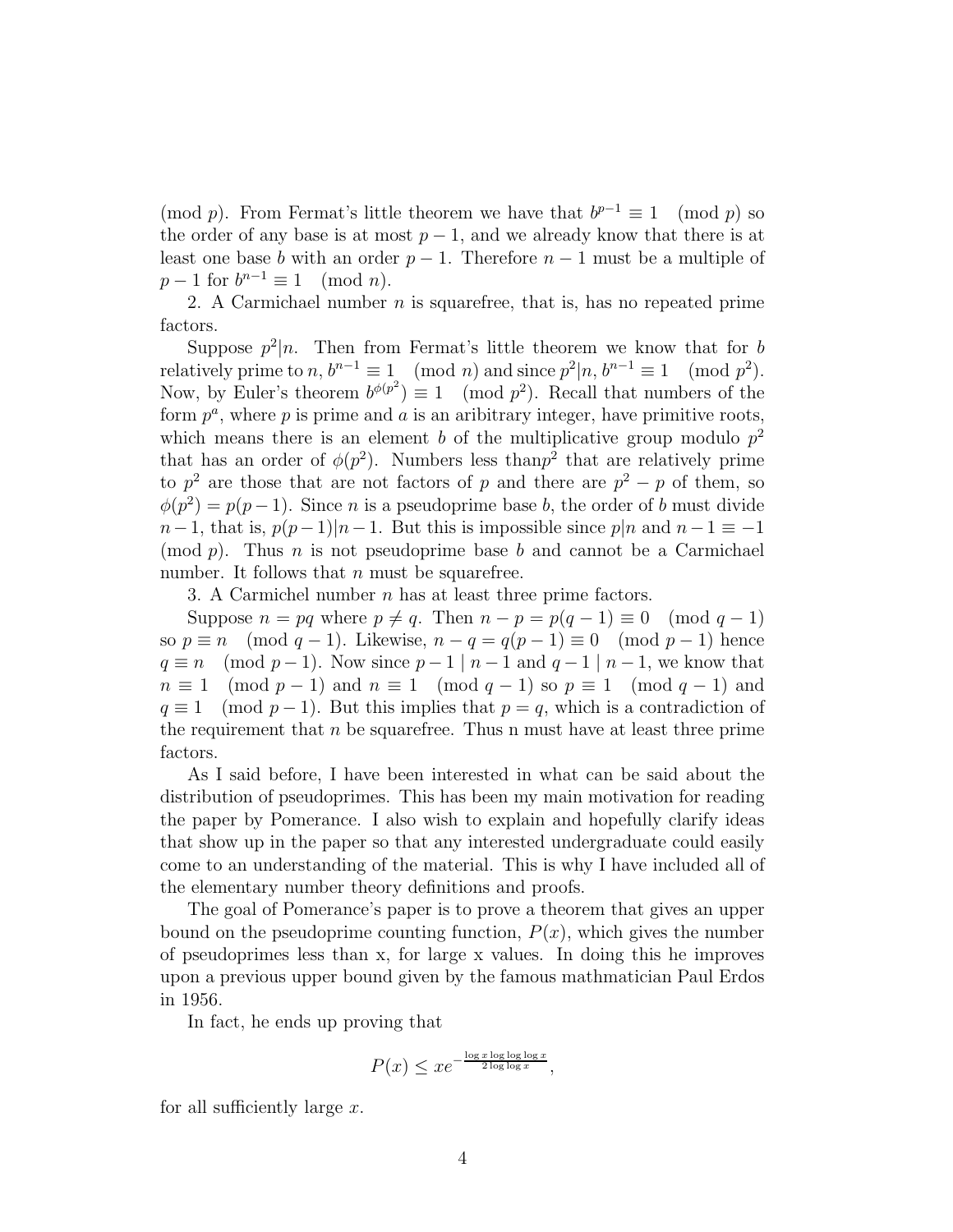To obtain this upper bound, Pomerance begins by proving a theorem about the number of solutions to the equation  $l_2(m) = n$  for  $m < x$  and natural numbers n.

Theorem 1.

There is an  $x_0$  such that if n is a natural number and  $x \ge x_0$ , then

$$
|\{m \le x : l_2(m) = n\}| \le xe^{-\log x} \frac{3 + \log \log \log x}{2 \log \log x}.
$$

My commentary:

The conditions that  $m \leq x$  and  $l_2(m) = n$  are very restrictive. Pomerance goes on to say that we can assume that  $n < x$  since  $l_2(m) \leq \phi(m) < m \leq x$ .

If  $l_2(m) = n$ , this means that  $2^n \equiv 1 \pmod{m}$ , or in other words  $m|2^n - 1$ . Numbers of the form  $2^n - 1$  are called Mersenne numbers and there are heavy restrictions on what their factors can be.

If  $n = kd$  then

$$
a^{n} - 1 = (a^{d} - 1)(a^{d(k-1)} + a^{d(k-2)} + \dots + a^{d} + 1)
$$

So if *n* is composite, then for each divisor d of  $n, 2^d - 1 \vert 2^n - 1$ .

If a prime  $p|a^n - 1$  then either  $p|a^d - 1$  for  $d < n$ ,  $d|n$  or  $p \equiv 1 \pmod{2n}$ . This is easy to prove using Fermat's little theorem and the fact that \*\*\*\*\*\*\*\*.

So if  $m|2^n - 1$  then the prime divisors of m, p, all either divide  $2^d - 1$  for  $d < n, d|n$  or are congruent to 1 modulo 2n, that is,  $2n|p-1$ . It is easy to see that the numbers m can be are very limited.

End commentary

Proof. We may assume  $x > n$  for otherwise there are no  $m \leq x$  with  $l_2(m) = n$ . If  $c > 0$  then

$$
\sum_{m \le x, l_2(m)=n} 1 \le x^c \sum_{l_2(m)=n} m^{-c} \le x^c \sum_{p | m \text{then } l_2(p) | n} m^{-c} = x^c \prod_{l_2(p) | n} (1 - p^{-c})^{-1} = x^c A,
$$

say.

My commentary:

The indexes for the second and third sums are essentially the same. If  $l_2(m) = n$  then  $2^n \equiv 1 \pmod{m}$ . For  $p|m, 2^n \equiv 1 \pmod{p}$  so  $l_2(p) = p$  –  $1|n$ . Pomerance says that the number of elements in the set  $m \leq x : l_2(m) = n$ is less than or equal to some multiple of  $x^c$ . Next he defines what c is but you musn't despair at its strangeness. His choice for  $c$  makes much more sense at end of the proof.

End commentary

We shall choose  $c = 1 - (4 + \log \log \log x)/(2 \log \log x)$ , where x is large enough so that  $c \geq \frac{7}{8}$ .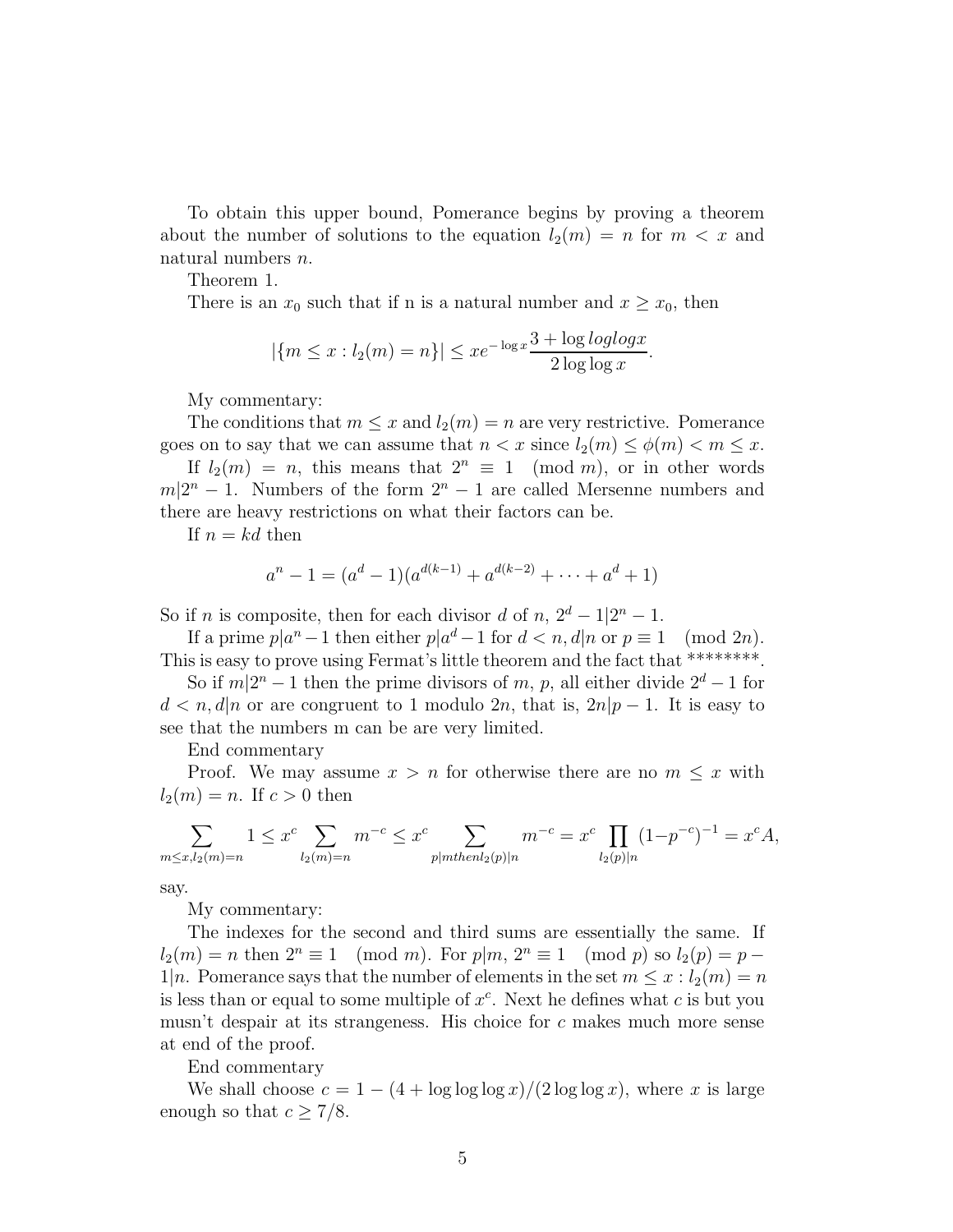The theorem will follow if we show

$$
\log A = o(\log x / \log \log x).
$$

Note that, since  $c \geq 7/8$ ,

$$
\log A = \sum_{l_2(p)|n} p^{-c} + O(1) = \sum_{d|n} \sum_{l_2(p)=d} p^{-c} + O(1).
$$

My commentary:

It is hard (it was for me) to see that

$$
\log A = \sum_{l_2(p)|n} p^{-c} + O(1).
$$

So I will give an explanatory embellishment. First consider that the geometric series

$$
1 + x^2 + x^3 + \dots = \frac{1}{1 - x}, \text{for } |x| < 1.
$$

Integrating term by term we can obtain

$$
x + \frac{x^2}{2} + \frac{x^3}{3} + \dots = -\log(1 - x) = \log(1 - x)^{-1}.
$$

Notice that by the properties of logarithms,

$$
\log A = \log \prod_{l_2(p)|n} (1 - p^{-c})^{-1} = \sum_{l_2(p)|n} \log (1 - p^{-c})^{-1}.
$$

Now let  $p^{-c} = x$  so that

$$
\sum_{l_2(p)|n} \log (1-p^{-c})^{-1} = \sum_{l_2(p)|n} \log (1-x)^{-1} = \sum_{l_2(p)|n} (x+\frac{x^2}{2}+\frac{x^3}{3}+\cdots) = \sum_{l_2(p)|n} \sum_{k=1}^{\infty} \frac{x^k}{k}.
$$

If we take out the sum of all the  $k = 1$  terms we get

$$
\sum_{l_2(p)|n} x + \sum_{l_2(p)|n} \sum_{k=2}^{\infty} \frac{x^k}{k}.
$$

Now we must show that  $\sum_{l_2(p)|n} \sum_{k=2} x^k / k$  converges. Since

$$
\sum_{k=2}^{\infty} \frac{x^k}{k} = \frac{x^2}{2} + \frac{x^3}{3} + \frac{x^4}{4} + \dots = x^2(\frac{1}{2} + \frac{x}{3} + \frac{x^2}{4} + \dots) < x^2(1 + x + x^2 + \dots) = \frac{x^2}{1 - x},
$$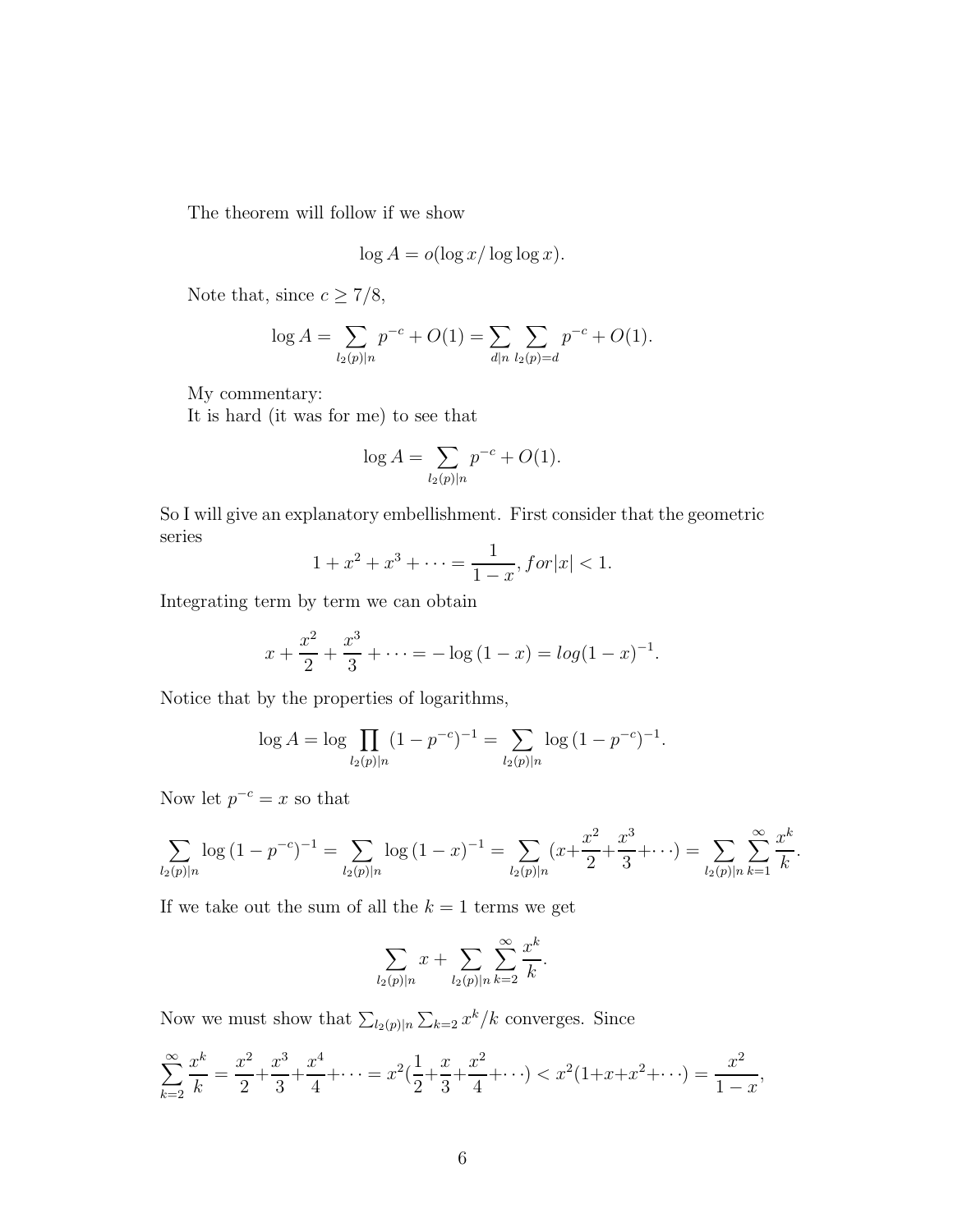we now can write

$$
\sum_{l_2(p)|n} \sum_{k=2}^{\infty} \frac{x^k}{k} < \sum_{l_2(p)|n} \frac{x^2}{1-x} < \sum_{l_2(p)|n} x^2 = \sum_{l_2(p)|n} p^{-2c}.
$$

The last term is a harmonic series that converges if the power of p is less than -1. Since  $c \geq 7/8$ , the last term converges and we get

$$
\log A = \sum_{l_2(p)|n} p^{-c} + O(1).
$$

End commentary

The primes p with  $l_2(p) = d$  all divide  $2^d-1$ , so there are less than d such primes. Say they are  $q_1, q_2, \ldots, q_t$  where  $0 \le t < d$ . Each  $q_i \equiv 1 \pmod{d}$ , so that

$$
\sum_{l_2(p)=d} p^{-c} = \sum_{i=1}^t (di+1)^{-c} < d^{-c} \sum_{i=1}^{d-1} i^{-c} < (1-c)^{-1} d^{1-2c}.
$$

My commentary:

Here Pomerance is trying to get an upper bound on the sum  $\sum_{l_2(p)} p^{-c}$ so that he can bound  $log A$ . There are less than d primes, which he labels  $q_i$ , that satisfy  $l_2(q_i) = d$  because, like the author says, they must all divide  $2^d-1$ . But  $2^d-1 < 2^d < \prod_{i=1}^d p_i$ , where the product is over the first d distinct prime numbers. Therefore  $2^d-1$  must have less than d different prime factors. From Fermat's little theorem we know that for each  $q_i$ ,  $2^{q_i-1} \equiv 1 \pmod{q_i}$ so  $d = l_2(q_i)|q_i - 1$ , that is,  $q_i \equiv 1 \pmod{d}$ . Now each  $q_i$  can be written as  $di + 1$  for some integer i. The sum  $\sum_{i=1}^{t} (di + 1)^{-c}$  is obviously very rough, since it is highly unlikely that all or even most of the primes  $q_i$  would be in the arithmetic progression  $di + 1$  for  $1 \leq i < t$ , but it does work to give an upper bound on  $\sum_{l_2(p)=d} p^{-c}$  since in general,  $(di + 1) < q_i$ .

Moving on,

$$
\sum_{i=1}^{t} (di+1)^{-c} = \frac{1}{(d+1)^{c}} + \frac{1}{(2d+1)^{c}} + \dots + \frac{1}{(dt+1)^{c}}
$$

and

$$
d^{-c} \sum_{i=1}^{d-1} i^{-c} = \frac{1}{d^c} + \frac{1}{(2d)^c} + \dots + \frac{1}{((d-1)d)^c}.
$$

This makes it a bit clearer that the first sum is smaller than the second not only because there are possibly more terms in the second, but the denominators are smaller in the second. The term  $(1-c)^{-1}d^{1-2c}$  is a little tricky to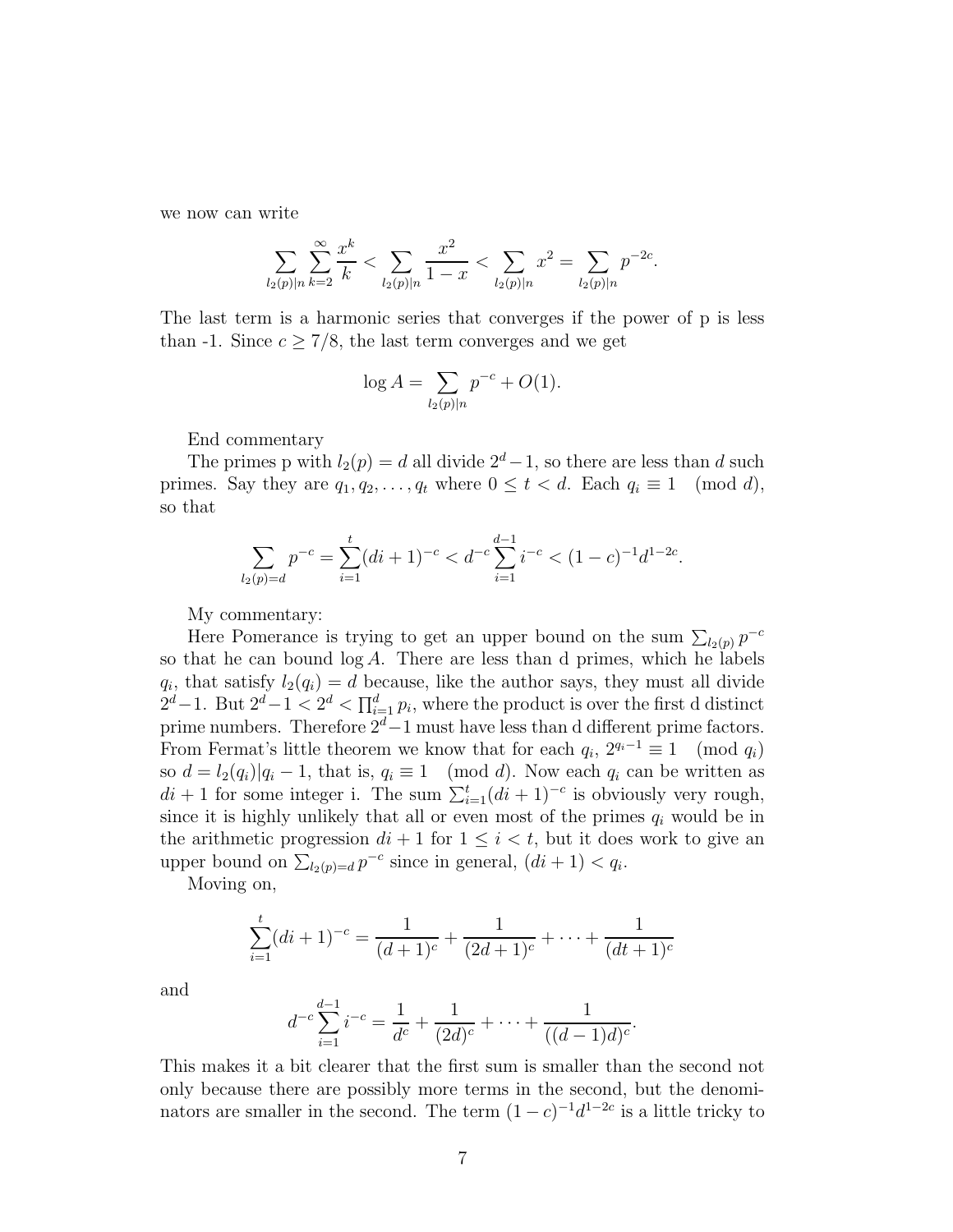arrive at, and it foreshadows some extremely tricky events later in the proof. Consider that

$$
\sum_{i=1}^{d-1} i^{-c} \approx \int_1^{d-1} x^{-c} dx = \frac{(d-1)^{1-c} - 1}{1-c} < \frac{d^{1-c}}{1-c}.
$$

So now we can say that

$$
d^{-c} \sum_{i=1}^{d-1} i^{-c} < d^{-c} \left( \frac{d^{1-c}}{1-c} \right) = (1-c)^{-1} d^{1-2c}.
$$

End commentary

Thus,

$$
\log A \le (1 - c)^{-1} \sum_{d|n} d^{1-2c} + O(1) \le (1 - c)^{-1} \prod_{p|n} (1 - p^{1-2c})^{-1} + O(1).
$$

My commentary:

This should be pretty clear. He substitutes in the previous result to get an upper bound on  $\log A$  and then again uses the Euler product formula to go from the sum to the product.

End commentary

Now, since  $1 - 2c \le -3/4$ ,

$$
\log \prod_{p|n} (1 - p^{1-2c})^{-1} = \sum_{p|n} p^{1-2c} + O(1) \le \sum_{2 \log x} p^{1-2c} + O(1),
$$

where x is sufficiently large, so that  $\prod_{p\leq 2 \log x} p \geq x$ . Using partial summation and the prime number theorem, it is seen that

$$
\log \prod_{p|n} (1 - p^{1-2c})^{-1} \ll \frac{(\log x)^{2-2c}}{(2 - 2c) \log \log x} \ll \frac{\log \log x}{\log \log \log x}.
$$

Thus, if x is sufficiently large, we have

$$
\prod_{p|n} (1 - p^{1-2c})^{-1} \le (\log x)^{1/2},
$$

so that we have

$$
\log A \le \frac{2\log\log x}{4 + \log\log\log x} (\log x)^{1/2} + O(1),
$$

which proves the theorem.

My commentary: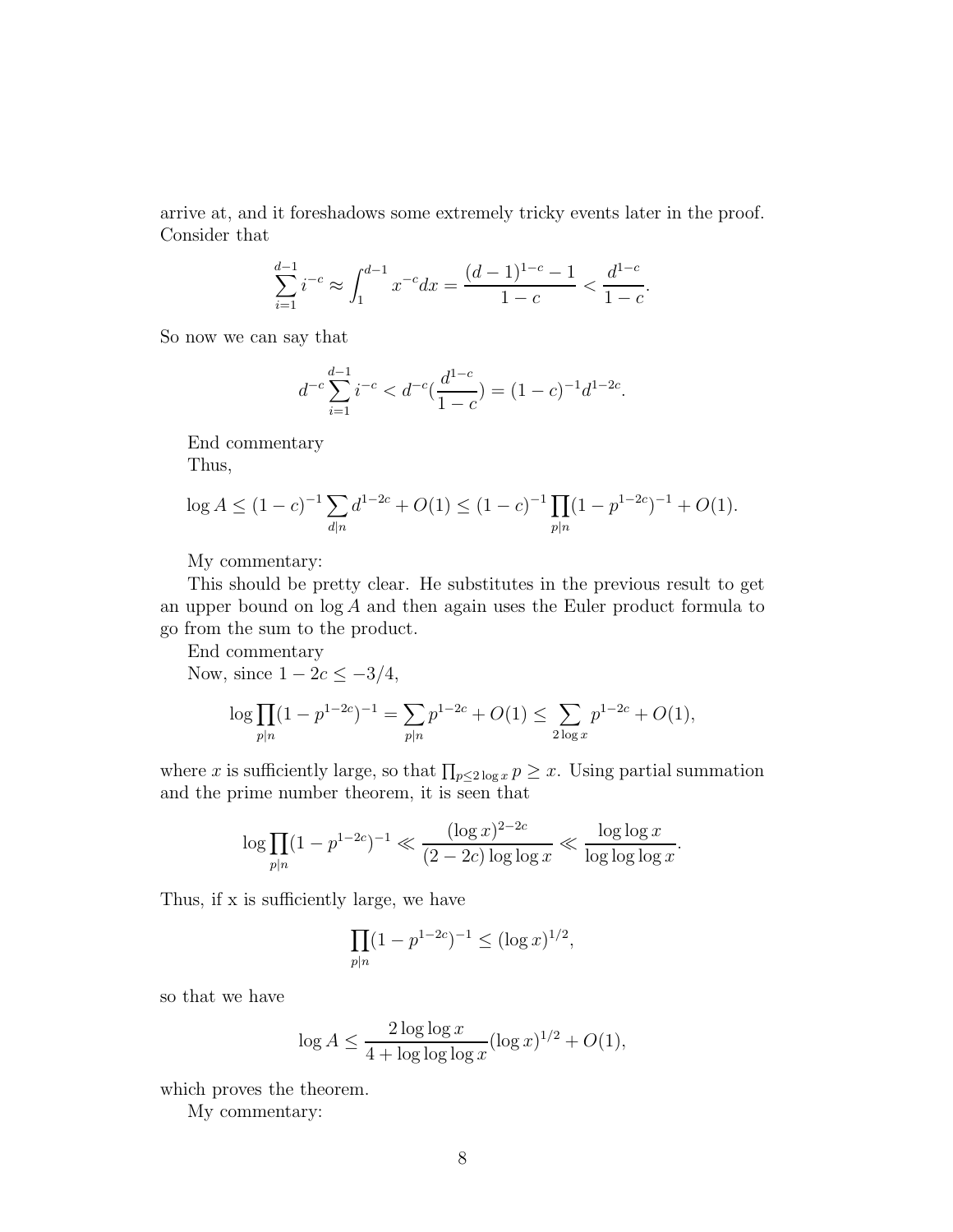This is when Pomerance resorts to mathemagic. I will attempt to clarify.

To begin, he uses the same trick he did when saying that  $\log A = \sum_{l_2(p)|n} p^{-c}$ when saying that  $\log \prod_{p|n}(1-p^{1-2c})^{-1} = \sum_{p|n} p^{1-2c} + O(1)$ . Now I'll give the partial summation formula and prove that it is true.

Partial summation formula (Abel summation):

$$
\sum_{n=1}^{N} a_n b_n = A_N b_{N+1} + \sum_{n=1}^{N} A_n (b_n - b_{n+1}),
$$

where  $a_n$  and  $b_n$  are sequences and  $A_n = \sum_{i=1}^n a_i$ ,  $B_n = \sum_{i=1}^n b_i$ . Proof.

$$
\sum_{n=1}^{N} A_n(b_n - b_{n+1}) = A_1b_1 - A_1b_2 + A_2b_2 - A_2b_3 + \dots + A_Nb_N - A_Nb_{N+1}
$$
  
=  $A_1b_1 + (A_2 - A_1)b_2 + (A_3 - A_2)b_3 + \dots + (A_N - A_{N-1})b_N - A_Nb_{N+1}$   
=  $a_1b_1 + a_2b_2 + a_3b_3 + \dots + a_Nb_N - A_Nb_{N+1} = \sum_{n=1}^{N} a_nb_n - A_Nb_{N+1}.$ 

So

$$
\sum_{n=1}^{N} a_n b_n = A_N b_{N+1} + \sum_{n=1}^{N} A_n (b_n - b_{n+1}).
$$

Now that we have swallowed all of that, define  $a_n = n^{1-2c}$ ,  $b_n = 1$  if n is prime and  $b_n = 0$  if n is composite. Then

$$
\sum_{p\leq 2\log x} p^{1-2c} = \sum_{n=2}^{2\log x} a_n b_n = A_{2\log x} b_{2\log x+1} + \sum_{n=2}^{2\log x} A_n (b_n - b_{n+1}).
$$

The average value of  $b_n$  can be obtained from the prime number theorem, which says that  $\pi(x) \sim x/\log x$ . So the number of primes up to  $2\log x$  is about  $2 \log x / \log 2 \log x$ . I will from now on omit the 2, since in approximating an upper bound, Pomerance omits the 2. This gives an average value for  $b_n$  of

$$
b_n = B_{n+1} - B_n \approx \frac{n+1}{\log (n+1)} - \frac{n}{\log n} = \frac{n \log n + \log n - n \log (n+1)}{\log n \log (n+1)}.
$$

If n is really really huge we can fudge a bit and say that  $\log n \approx \log (n + 1)$ so that

$$
\frac{n\log n + \log n - n\log\left(n+1\right)}{\log n \log\left(n+1\right)} \approx \frac{1}{\log n}.
$$

The sum  $A_n$  can be approximated with a definite integral,

$$
A_n \approx \int_1^n x^{1-2c} dx = \frac{n^{2-2c} - 1}{2 - 2c} < \frac{n^{2-2c}}{2 - 2c}
$$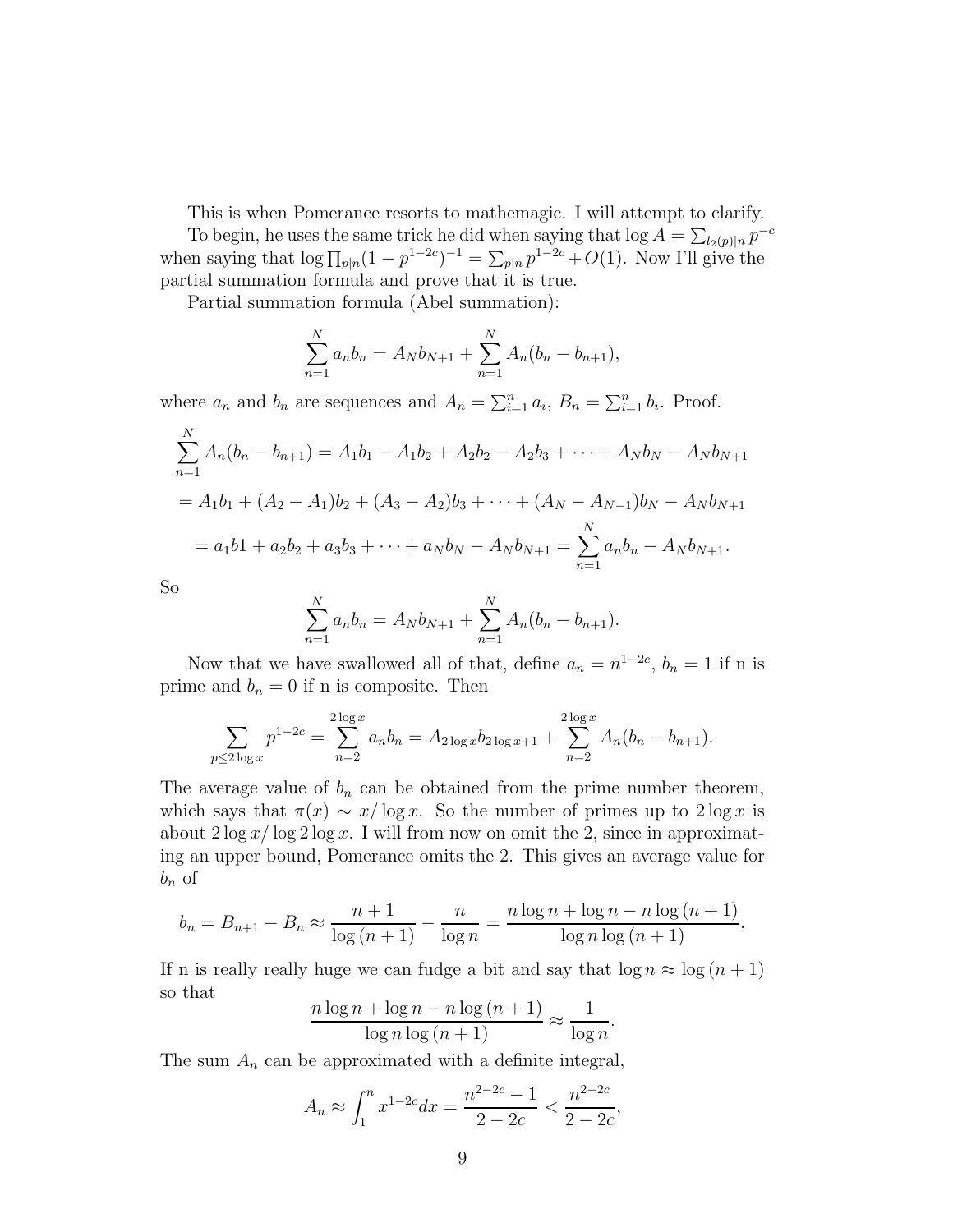which gives an upper bound on  $A_n$  Then we have that

$$
A_{\log x} b_{\log x + 1} \le \frac{(\log x)^{2 - 2c}}{(2 - 2c) \log \log x}.
$$

Now to fully validate Pomerance's results we have to show that

$$
\sum_{n=1}^{\log x} A_n (b_n - b_{n+1})
$$

gets ignorably small. From our previous results, we can write

$$
\sum_{n=1}^{\log x} A_n (b_n - b_{n+1}) = \sum_{n=1}^{\log x} \frac{n^{2-2c}}{2-2c} (\frac{1}{\log n} - \frac{1}{\log (n+1)}).
$$

But as n gets really huge the difference  $1/\log n - 1/\log (n + 1)$  gets very close to zero, so the whole sum goes away.

That leaves us with just  $A_{\log x}b_{\log x+1}$ , giving

$$
\sum_{p|n} p^{1-2c} = \log \prod_{p|n} (1-p^{1-2c})^{-1} \le \sum_{p \le 2\log x} p^{1-2c} \ll \frac{(\log x)^{2-2c}}{(2-2c)\log\log x}.
$$

Substituting in the value of c we get

$$
\frac{(\log x)^{\frac{4+\log\log\log x}{\log\log x}}}{4+\log\log\log x} < \frac{e^{\log\log\log x}}{\log\log\log x} = \frac{\log\log\{x}{\log\log\log x},
$$

and if x is really really huge, then

$$
\prod_{p|n} (1-p^{1-2c})^{-1} \le e^{\frac{\log\log x}{\log\log\log x}} = (\log x)^{\frac{\log x}{\log\log\log x}} \approx (\log x)^{1/2}.
$$

So then we resubstitute this bound to get

$$
\log A \le (1 - c)^{-1} \prod_{p \mid n} (1 - p^{1 - 2c})^{-1} + O(1) = \frac{2 \log \log x}{4 + \log \log \log x} (\log x)^{1/2} + O(1).
$$

End commentary

Theorem 2. For all sufficiently large x, we have

$$
P(x) \leq xe^{\frac{-\log x \log \log \log x}{2 \log \log x}}.
$$

Proof. Recalling the definition of  $L(x)$  as  $exp(\log x \log \log x / \log \log x)$ , we divide the pseudoprimes  $n \leq x$  into four possibly overlapping classes: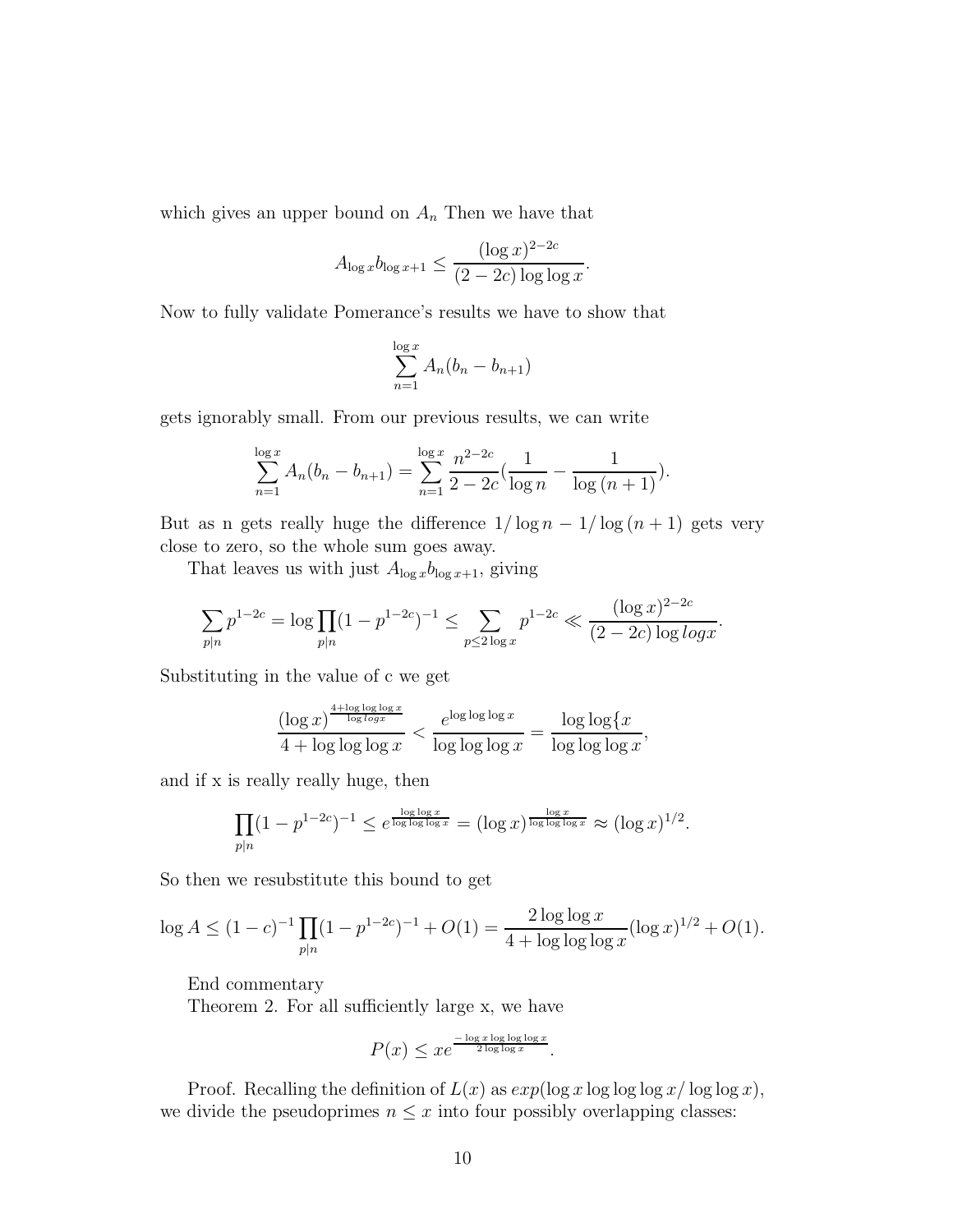$(i) n \leq x(L(x))^{-1},$ (ii)there is a prime  $p|n$  with  $l_2(p) \le L(x)$ ,  $p > (L(x))^3$ , (iii)there is a prime  $p|n$  with  $l_2(p) > L(x)$ ,  $(iv)n > x(L(x))^{-1}$  and every prime  $p|n$  is at most  $(L(x))^{3}$ . My commentary:

Pomerance defined  $L(x)$  in his introduction, which I have not included in this paper. Therefore, there is no need for memory lapse despair. By breaking down the pseudoprimes into four different catagories, Pomerance has made a way to conveniently bound the number in each catagory and then will combine all four upper bounds to get a final upper bound on the number of pseudoprimes less than or equal to x.

End commentary

The number of n in class (i) is obviously at most

$$
x(L(x))^{-1}.
$$

The number of primes p with  $l_2(p) \leq L(x)$  is exactly

$$
\sum_{m \le L(x)} \sum_{l_2(p)=m} 1 < \sum_{m \le L(x)} m < (L(x))^2.
$$

Thus the number of n in clas (ii) is at most

$$
\sum_{p>(L(x))^3, L_2(p)\le L(x)} x/p < x(L(x))^{-3} \sum_{l_2(p)\le L(x)} 1 < x(L(x))^{-1}.
$$

My commentary:

The first sum in that last line is a very rough approximation of the number of pseudoprimes in catagory (ii), since for every p satisfying the conditions in (ii) he sums the number of multples of p less than or equal to x, of which n is only one. This sum does give an upper bound on the number of n in (ii) however.

End Commentary

If n is a pseudoprime and  $d|n$ , then

$$
n \equiv 0 \pmod{d},
$$
  
\n
$$
n \equiv 1 \pmod{l_2(d)},
$$
  
\n
$$
\gcd(d, l_2(d)) = 1.
$$

My commentary:

From the definition of a pseudoprime, the definition of  $l_2(d)$  and the fact that  $2^{n-1} \equiv 1 \pmod{d}$ , we know that  $l_2(d)|n-1$ . Since  $gcd(n-1, n) = 1$ ,  $t_{\text{mod } d}$ , we know that  $l_2(d)|n-1$ . Since  $\gcd(n-1, n) = 1$ , we also know that  $gcd(d, l_2(d)) = 1$ .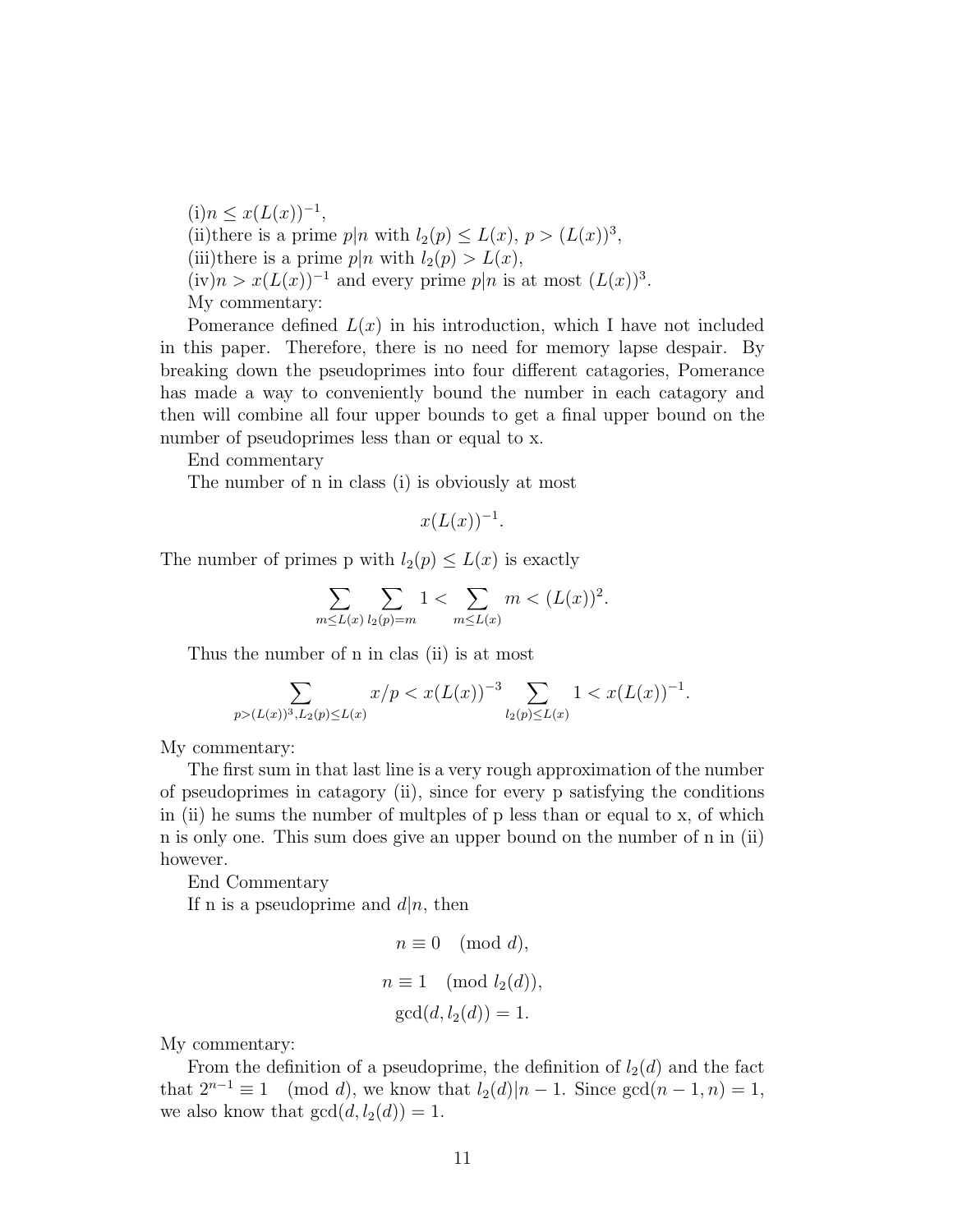End commentary

Thus the number of pseudoprimes  $n \leq x$  with  $d|n$  is at most  $1+x/(dl_2(d))$ . If  $d = p$ , a prime, then we throw out the solution  $n = p$ , so that in this case there are at most  $x/(pl_2(p))$  pseudoprimes  $n \leq x$  with  $p|n$ . Thus the number of n in class (iii) is at most

$$
\sum_{2 < p \le x, l_2(p) > L(x)} \frac{x}{p l_2(p)} < \frac{x}{L(x)} \sum_{p \le x} \frac{1}{p} \sim \frac{x \log \log x}{L(x)}.
$$

My commentary

The reason why there are at most  $1 + x/(d l_2(d))$  pseudoprimes with  $d|n$ ,  $n \leq x$  is because each n under these conditions, as stated by Pomerance, must satisfy both  $n \equiv 0 \pmod{d}$  and  $n \equiv 1 \pmod{l_2(d)}$ . From a very old and very elegant theorem usually called the Chinese remainder theorem, we know that there exist simultaneous solutions n to both conguence relations and that any two solutions n are congruent modulo  $dl_2(d)$ . Therefore each solution  $n_i$  can be written as  $n_i = q_i(d l_2(d)) + r$  with  $0 \leq r < d l_2(d)$ . Pomerance then gives a rough upper bound on how many pseudoprimes n of this form are between 2 and x by counting all the multiples of  $dl_2(d)$ ,  $x/(d l_2(d))$ , which gives the number of n up to x with the possibility of being one short (in the case that x is not a multiple of  $dl_2(d)$ , so he adds one to get an upper bound.

He then considers only prime divisors  $d = p$  in which case the same argumet holds to give an upper bound of n by  $1 + x/(p_2(p))$  but he throws out at least one solition  $n = p$  so that the bound becomes just  $x/(p_2(p))$ . The rest of the argument for the bound on class (iii) is pretty straight forward except for the last sum of the inverses of the primes.

End commentary If n is in class (iv), then n must have a divisor d with

$$
x(L(x))^{-4} < d \le x(L(x))^{-1}.
$$

Thus the number of n in class (iv) is at most

$$
\sum'(1 + \frac{x}{dl_2(d)}) \le x(L(x))^{-1} + x \sum' \frac{1}{dl_2(d)}
$$
  
=  $x(L(x))^{-1} + x \sum_{m \le x} \frac{1}{m} \sum' \frac{1}{d}$ ,

where  $\sum'$  denotes the sum over odd d satisfying  $x(L(x))^{-4} < d \leq x(L(x))^{-1}$ . Using Theorem 1 and partial summation, the inner sum is, for large x, at most

$$
e^{-\log x \frac{2+\log\log\log x}{2\log\log x}}.
$$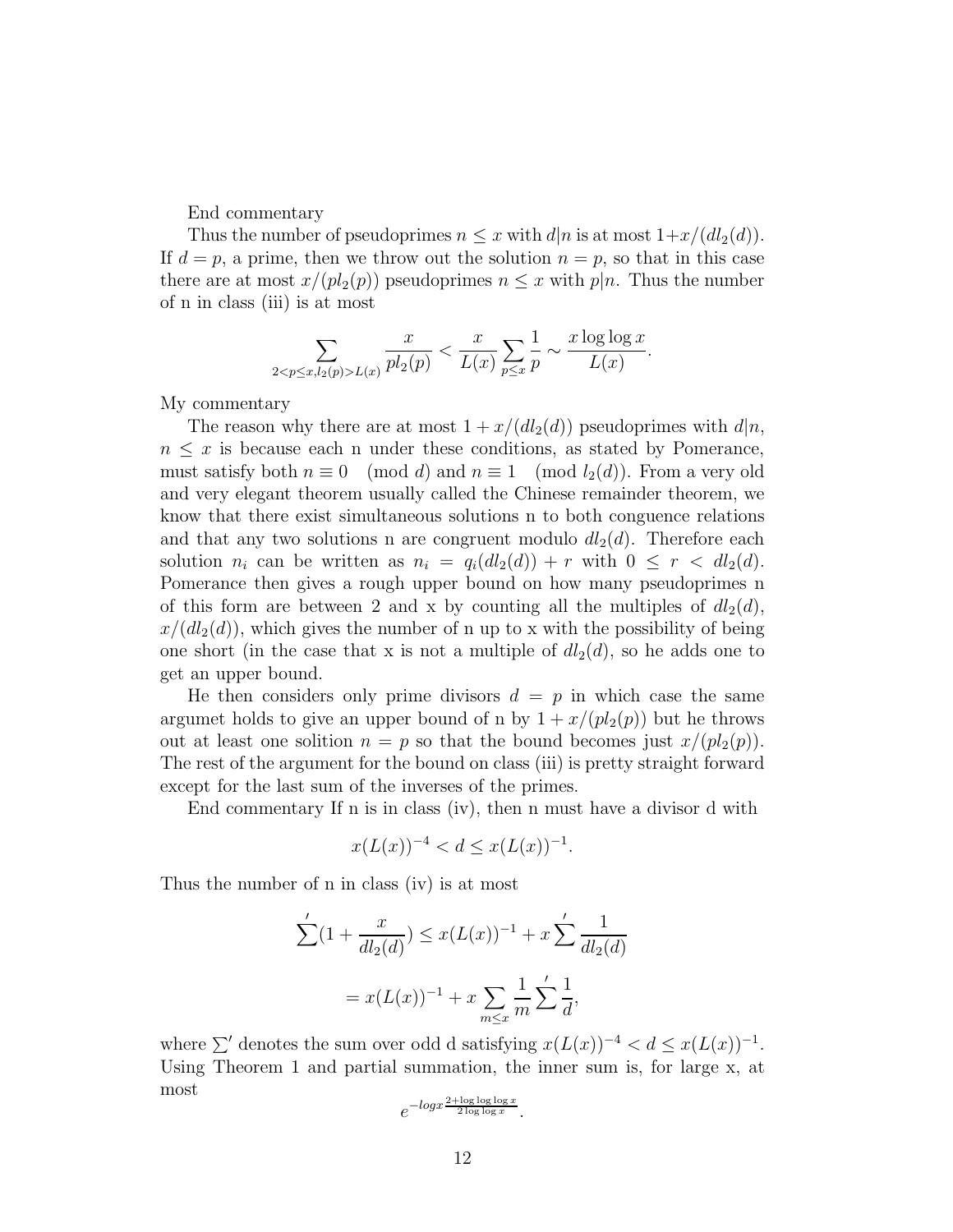My commentary:

End commentary Thus, for large x, the number of n in class(iv) is at most

$$
xe^{-\log x \frac{1+\log\log\log x}{2\log\log x}}.
$$

Hence, using the estimates for the number of pseudoprimes  $n \leq x$  in each of the four classes, we have our theorem. My commentary:

End commentary

Now I will prove that

$$
\lim_{x \to \infty} \frac{\pi_2(x)}{\pi(x)} = 0.
$$

From Pomerance we know that

$$
\pi_2(x) \leq xe^{\frac{-\log x \log \log \log x}{2 \log \log x}}
$$

and from the prime number theorem we know that  $\pi(x) \sim \frac{x}{\log x}$  $\frac{x}{\log x}$ . So the fraction  $\pi_2(x)/\pi(x)$  is asymptotic to

$$
\log x e^{\frac{-\log x \log \log \log x}{2 \log \log x}} = e^{\log \log x - \frac{\log x \log \log \log \log x}{2 \log \log x}}
$$

To show that  $\frac{\pi_2(x)}{\pi(x)} \to 0$  as  $x \to 0$  we need to prove that  $\log \log x$  $\frac{\log x \log \log \log x}{2 \log \log x} \to -\infty \text{ as } x \to \infty.$ 

$$
\log \log x - \frac{\log x \log \log \log x}{2 \log \log x}
$$

$$
= \frac{(\log \log x)^2 - \frac{1}{2} (\log x \log \log \log x)}{\log \log x}
$$

$$
< \frac{(\log \log x)^2 - A \log x}{\log \log x},
$$

where A is constant. Applying L'Hopital's rule repeatedly it can be seen that

$$
\lim_{x \to \infty} \frac{(\log x)^n}{\log x} = \lim_{x \to \infty} \frac{n!}{x} = 0.
$$

So it is also true that

$$
\lim_{x \to \infty} \frac{(\log \log x)^n}{\log x} = 0.
$$

Now applying L'Hopital's rule,

$$
\lim_{x \to \infty} \frac{(\log \log x)^2 - A \log x}{\log \log x}
$$